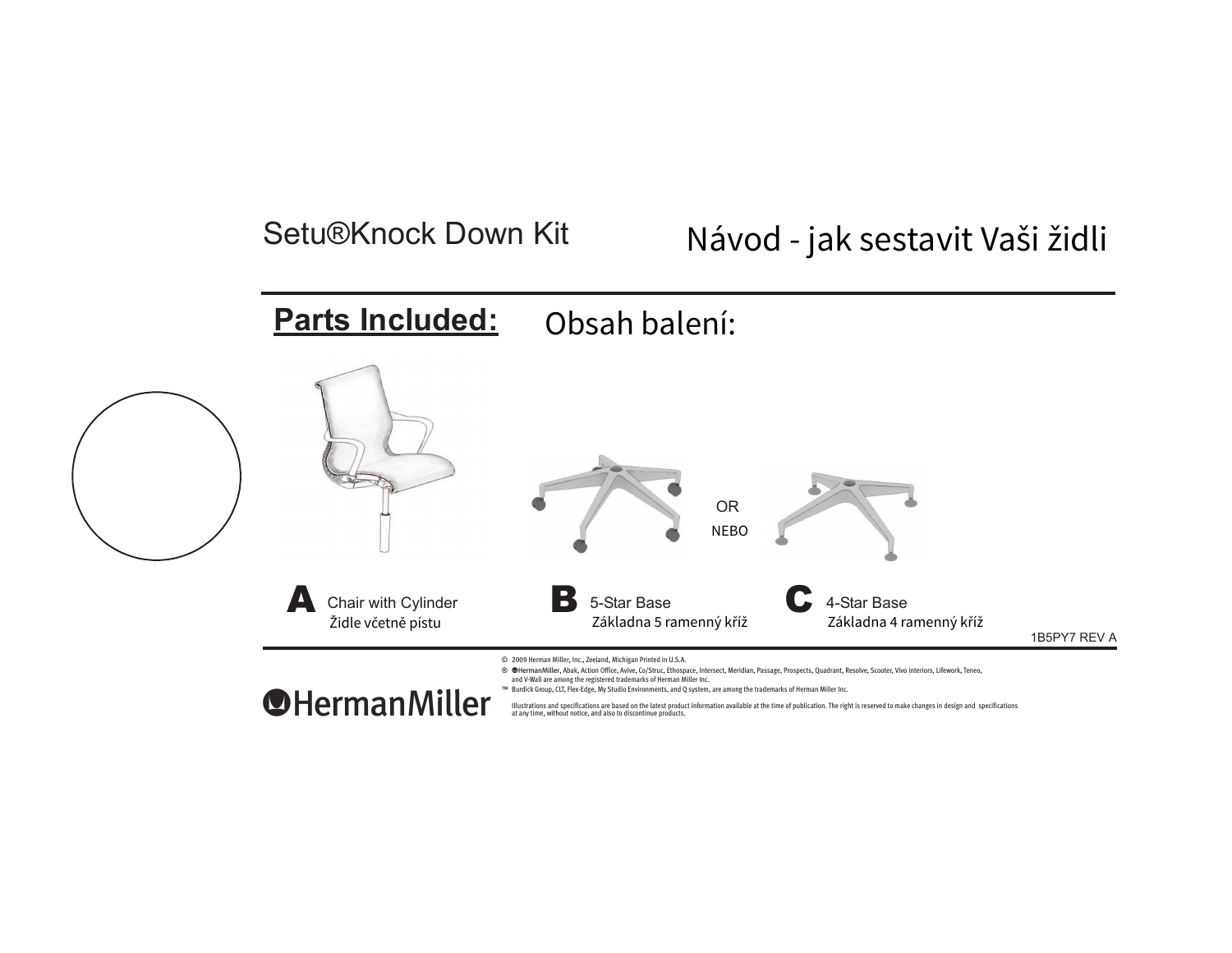

1. Položte židli na záda 12. Postavte židli a opakovaně se na ni posaďte,<br>1. Položte židli na záda a nasaďte na píst základnu. 1. Pološlo k uzamčení všech částí dohromady.